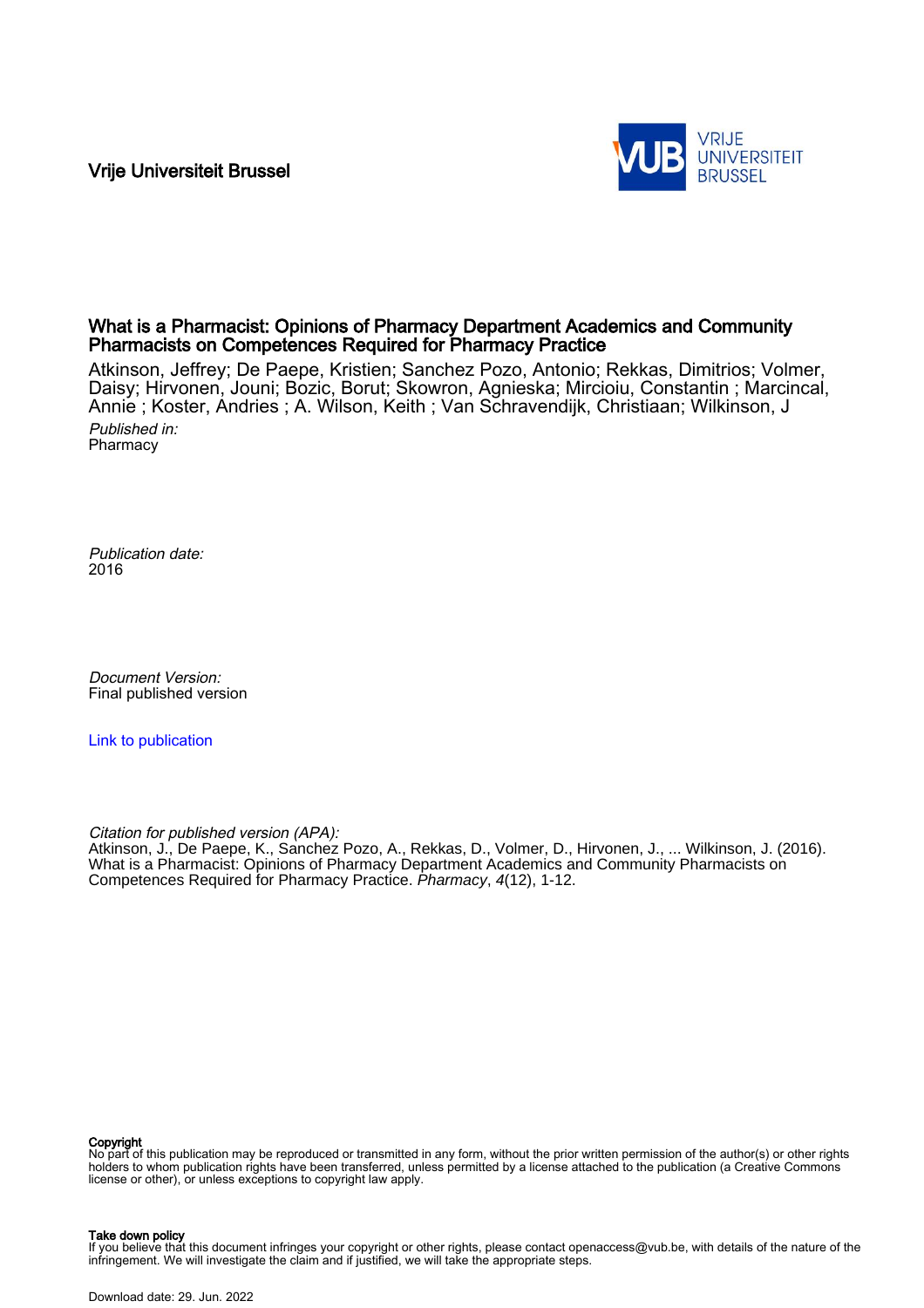

*Article*

# **What is a Pharmacist: Opinions of Pharmacy Department Academics and Community Pharmacists on Competences Required for Pharmacy Practice**

**Jeffrey Atkinson 1,\*, Kristien de Paepe <sup>2</sup> , Antonio Sánchez Pozo <sup>3</sup> , Dimitrios Rekkas <sup>4</sup> , Daisy Volmer <sup>5</sup> , Jouni Hirvonen <sup>6</sup> , Borut Bozic <sup>7</sup> , Agnieska Skowron <sup>8</sup> , Constantin Mircioiu <sup>9</sup> , Annie Marcincal <sup>10</sup>, Andries Koster <sup>11</sup>, Keith Wilson <sup>12</sup>, Chris van Schravendijk <sup>13</sup> and Jamie Wilkinson <sup>14</sup>**

- <sup>1</sup> Pharmacolor Consultants Nancy, 12 rue de Versigny, Villers 54600, France
- <sup>2</sup> Pharmacy Faculty, Vrije Universiteit Brussel, Laarbeeklaan 103, Brussels 1090, Belgium; kdepaepe@vub.ac.be<br><sup>3</sup> Eaculty of Pharmacy University of Granada (UGR), Campus Universitario de la Cartuja s/n. Granada 18701 <sup>3</sup> Faculty of Pharmacy, University of Granada (UGR), Campus Universitario de la Cartuja s/n, Granada 18701, Spain; sanchezp@ugr.es
- <sup>4</sup> School of Pharmacy, National and Kapodistrian University Athens, Panepistimiou 30, Athens 10679, Greece; rekkas@pharm.uoa.gr
- <sup>5</sup> Pharmacy Faculty, University of Tartu, Nooruse 1, Tartu 50411, Estonia; daisy.volmer@ut.ee
- <sup>6</sup> Pharmacy Faculty, University of Helsinki, Yliopistonkatu 4, P.O. Box 33-4, Helsinki 00014, Finland; jouni.hirvonen@helsinki.fi
- <sup>7</sup> Faculty of Pharmacy, University of Ljubljana, Askerceva cesta 7, Ljubljana 1000, Slovenia; Borut.Bozic@ffa.uni-lj.si
- <sup>8</sup> Pharmacy Faculty, Jagiellonian University, UL, Golebia 24, Krakow 31-007, Poland; askowron@cm-uj.krakow.pl
- <sup>9</sup> Pharmacy Faculty, University of Medicine and Pharmacy "Carol Davila" Bucharest, Dionisie Lupu 37, Bucharest 020021, Romania; constantin.mircioiu@yahoo.com
- <sup>10</sup> European Association of Faculties of Pharmacy, Faculty of Pharmacy, Université de Lille 2, Lille 59000, France; annie.marcincal@pharma.univ-lille2.fr
- <sup>11</sup> European Association of Faculties of Pharmacy, Dept. Pharmaceutical Sciences, Utrecht University, PO Box 80082, Utrecht 3508 TB, The Netherlands; A.S.Koster@uu.nl
- <sup>12</sup> Applied Health Research Unit, School of Life and Health Sciences, Aston University, Birmingham B4 7ET, UK; k.a.wilson@aston.ac.uk
- <sup>13</sup> MEDINE2, Medical Faculty, Vrije Universiteit Brussel, Laarbeeklaan 103, Brussels 1090, Belgium; chrisvs@vub.ac.be
- <sup>14</sup> Pharmaceutical Group of the European Union (PGEU), Rue du Luxembourg 19, Brussels 1000, Belgium; j.wilkinson@pgeu.eu
- **\*** Correspondence: jeffrey.atkinson@univ-lorraine.fr; Tel./Fax: +33-383-27-37-03

## Academic Editor: Yvonne Perrie

Received: 26 November 2015; Accepted: 22 January 2016; Published: 1 February 2016

**Abstract:** This paper looks at the opinions of 241 European academics (who provide pharmacy education), and of 258 European community pharmacists (who apply it), on competences for pharmacy practice. A proposal for competences was generated by a panel of experts using Delphi methodology. Once finalized, the proposal was then submitted to a large, European-wide community of academics and practicing pharmacists in an additional Delphi round. Academics and community pharmacy practitioners recognized the importance of the notion of patient care competences, underlining the nature of the pharmacist as a specialist of medicines. The survey revealed certain discrepancies. Academics placed substantial emphasis on research, pharmaceutical technology, regulatory aspects of quality, *etc.*, but these were ranked much lower by community pharmacists who concentrated more on patient care competences. In a sub-analysis of the data, we evaluated how perceptions may have changed since the 1980s and the introduction of the notions of competence and pharmaceutical care. This was done by splitting both groups into respondents < 40 and > 40 years old. Results for the subgroups were essentially statistically the same but with some different qualitative

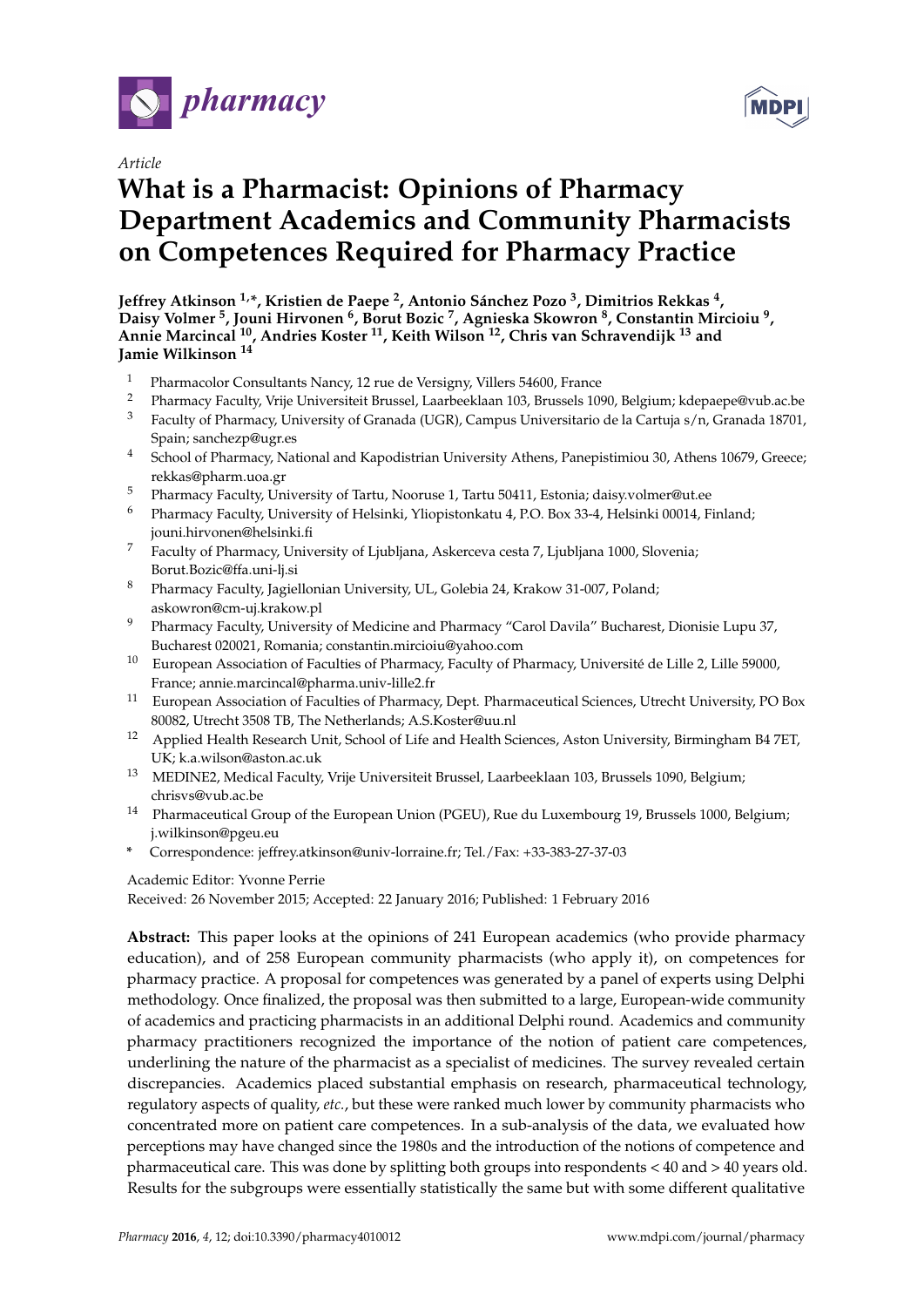tendencies. The results are discussed in the light of the different conceptions of the professional identity of the pharmacist.

**Keywords:** education; academic; practice

## **1. Introduction**

There have been a number of changes in pharmacy education over the past 20 years starting firstly with the introduction of the concept of "competence for practice". In 1974 there were two publications in pharmacy education with the word "competence" in the title, in 2013 there were 66 [\[1\]](#page-11-0). Numerous frameworks have been proposed for the development and monitoring of pharmacy practice based such competence frameworks [\[2–](#page-11-1)[5\]](#page-12-0). Several studies have shown that such competence frameworks can be successfully used to improve performance in community pharmacists [\[6,](#page-12-1)[7\]](#page-12-2). However, little attention has been paid to the use of, and attitudes to, competence frameworks in pre-graduate, pre-registration university education. Therefore, in order to assess the relevance of pharmacy competencies, this study used the PHAR-QA "Quality Assurance in European Pharmacy Education and Training" [\[8\]](#page-12-3) project to look at the attitudes of academics and practicing community pharmacists to the competences required for pharmacy practice.

A second change in pharmacy education over the past 20 years concerns the notion of pharmaceutical care. Pharmaceutical care is the responsible provision of drug therapy for the purpose of achieving outcomes that improve a patient's quality of life. It is englobed in a wider notion of patient care that refers to services rendered by healthcare professionals, and non-professionals under their supervision, for the benefit of the patient.

The number of articles published that have "pharmaceutical care" in the title has risen from one in 1960 to 210 in 2008 (see reference to Web of Science cited previously). This rise is similar to the rise in the interest in the notion of competence described in the previous paragraph. In a *post-hoc* sub-analysis, therefore, we looked at attitudes to competences in age sub-groups (< 40 and > 40 years old). It could be expected that the younger age subgroup will have been much more exposed to the changes outlined above than the older age subgroup.

## **2. Experimental Section**

To evaluate academics' attitudes to competences we asked academics in European pharmacy departments to rank 68 competences for pharmacy practice. Results were compared to those obtained from practicing community pharmacists.

The numbers of respondents are statistically representative of the overall European populations (academics 10,000, community pharmacists 400,000 [\[9\]](#page-12-4)). Respondents came from 36 different countries and although not representing a homogenous population, it was a representative selection including all significant subgroups (age, profession, region, *etc.*).

The methodology employed has been described in detail elsewhere (PHAR-QA reference cited above). The main steps are shown in Table [1.](#page-3-0)

In order to check for any possible evolution in attitudes, in a sub-analysis we compared results from 2 different age subgroups: < 40 and > 40 years of age. It is to be expected that the younger age subgroup would have been more exposed to the introduction of the concepts of competence and patient care than the older age subgroup.

GraphPad software was used for statistical analysis (ref).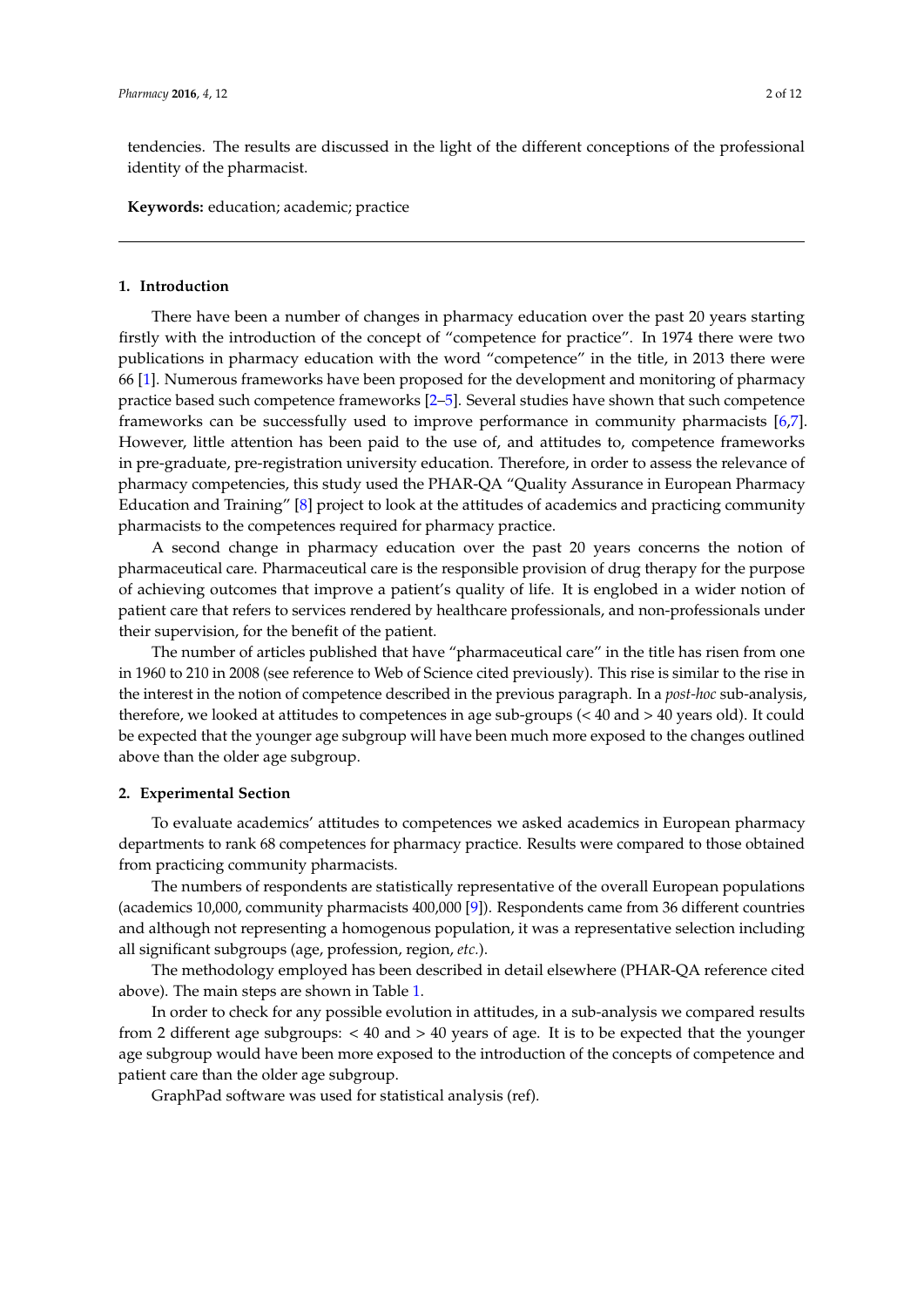<span id="page-3-0"></span>**Table 1.** The PHAR-QA "Quality Assurance in European Pharmacy Education and Training" study methodology.

| <b>Step</b>    | Phase                                                                                                                                                                                                                                                                                                                                                                                                                           |
|----------------|---------------------------------------------------------------------------------------------------------------------------------------------------------------------------------------------------------------------------------------------------------------------------------------------------------------------------------------------------------------------------------------------------------------------------------|
| 1              | A competence framework based on published frameworks for healthcare specialists was<br>produced by 3 rounds of a Delphi process with an expert panel consisting of the authors of this<br>paper, 10/13 of whom practice as pharmacists (in addition to their academic employment).                                                                                                                                              |
| $\overline{c}$ | The competences for practice produced after the 3rd Delphi round, were ranked by a large,<br>European-wide population of academics and community pharmacists using the PHAR-QA<br>surveymonkey [10] questionnaire. Respondents came from 36/49 countries of the European Higher<br>Education Area [11].                                                                                                                         |
| 3              | The first 6 questions were on the profile of the respondent (age, duration of practice, country of<br>residence, current occupation (academic, community pharmacist)).                                                                                                                                                                                                                                                          |
| 4              | Questions 7 through 19 asked respondents to rank 68 competences arranged in 13 clusters of (see<br>annex). Questions in clusters 7 (numbering succeeding the 6th question of the responder profile)<br>through 11 were concerned with personal competences, and in clusters 12 through 19 with patient<br>care competences.                                                                                                     |
| 5              | Respondents were asked to rank the proposals for competences on a 4-point Likert scale:<br>Not important = Can be ignored;<br>1.<br>Quite important = Valuable but not obligatory;<br>2.<br>Very important = Obligatory, with exceptions depending upon field of pharmacy practice;<br>3.<br>4.<br>Essential = Obligatory.<br>There was also a "cannot rank" possibility as well as the possibility of leaving an answer blank. |
| 6              | Ranking scores were calculated as (frequency rank $3 +$ frequency rank $4$ ) as % of total frequency;<br>this represents the percentage of respondents that considered a given competence as "obligatory".<br>This calculation is based on that used by the MEDINE (Medical Education in Europe) consortium<br>that ranked the competences for medical practice [12].                                                           |
| 7              | Leik ordinal consensus [13] was calculated as an indication of the dispersion of the data.<br>Responses for consensus were arbitrarily classified as: < 0.2 poor, 0.21-0.4 fair, 0.41-0.6 moderate,<br>$0.61 - 0.8$ substantial, $> 0.81$ good, as in the MEDINE study.                                                                                                                                                         |
| 8              | The statistical significance of differences amongst groups was estimated from the chi-square test<br>on the ranking frequencies; a significance level of 5% was chosen.                                                                                                                                                                                                                                                         |
| 9              | Respondents could also comment on their ranking. An attempt was made to analyze comments<br>using the NVivo10 program [14] for the semi-quantitative analysis of unstructured data. In this<br>case, the numbers were too small to draw significant conclusions (results not shown).                                                                                                                                            |

## **3. Results and Discussion**

The overall rankings by academics and community pharmacists, given in Table [2,](#page-3-1) were similar.

<span id="page-3-1"></span>**Table 2.** Overall distribution (*n* = 68 competences) of rankings by academics and community pharmacists.

| Ranks                         | Academics                                            |      | <b>Community Pharmacists</b>                 |      |
|-------------------------------|------------------------------------------------------|------|----------------------------------------------|------|
| Number of respondents         | 241                                                  |      | 258                                          |      |
| Theoretical number of replies | $16,388$ (= 241 respondents $\times$ 68 competences) |      | $17,544 (= 258 \times 68)$                   |      |
| Rank                          | Number                                               | $\%$ | Number                                       | $\%$ |
| 4                             | 5821                                                 | 38.6 | 6643                                         | 37.9 |
|                               | 6005                                                 | 39.6 | 6002                                         | 34.2 |
|                               | 2982                                                 | 19.7 | 3076                                         | 17.5 |
|                               | 366                                                  | 4.6  | 608                                          | 3.5  |
| Cannot rank + blanks          | 1214                                                 | 8.0  | 1215                                         | 6.9  |
| Score $(\% )$                 | $= ((5821 + 6005)/15,174) \times 100) = 77.9$        |      | $=[(6643 + 6002)/16,3029] \times 100 = 77.4$ |      |
| Leik ordinal consensus        | 0.58                                                 |      | 0.55                                         |      |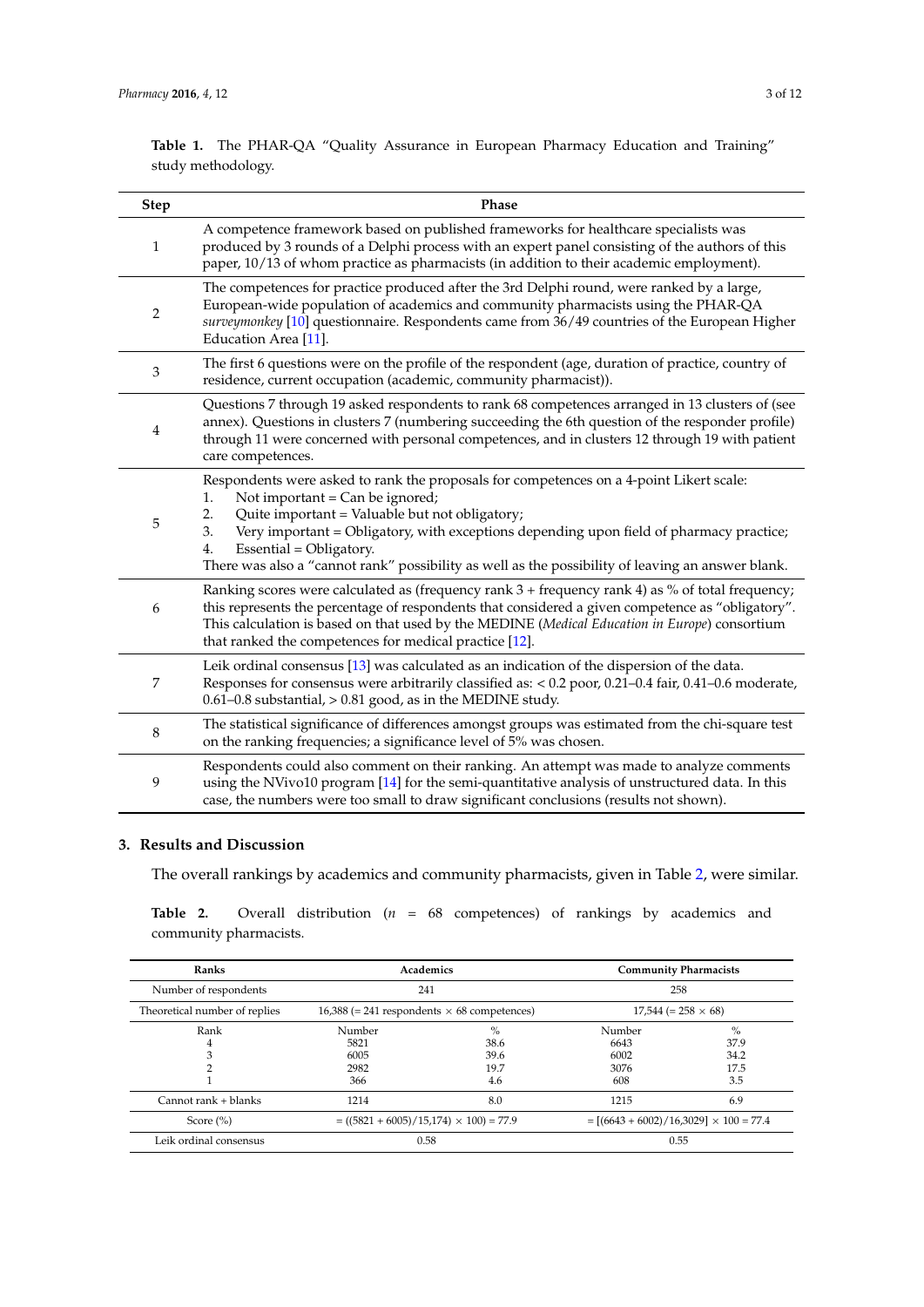Seven to eight percent of respondents in both groups were not able to rank all competences. This suggests that the vast majority of respondents considered they had sufficient experience to reply to all the questions asked.

As judged from the Leik ordinal consensus values, dispersion was low. Leik ordinal consensus for rankings of individual competences ranged from 0.51 to 0.68 for academics, and from 0.42 to 0.71 for community pharmacists. This suggests that opinions in both groups were relatively homogeneous, and that subgroups with distributions of responses concerning the 68 competences significantly different from that of the overall group do not exist. Similar values for ordinal consensus were reported by the MEDINE "Medical Education in Europe" consortium. It further suggests that there are no differences between age subgroups.

Scores for individual competences, given in Table [3,](#page-6-0) differed.

| Cluster                             | n  | Competence                                                                                                                             | Academics | Community<br>Pharmacists |
|-------------------------------------|----|----------------------------------------------------------------------------------------------------------------------------------------|-----------|--------------------------|
|                                     | 1  | Ability to identify learning needs and to learn<br>independently (including continuous professional<br>development (CPD)).             | 93.7      | 89.8                     |
|                                     | 2  | Analysis: ability to apply logic to problem solving,<br>evaluating pros and cons and following up on the<br>solution found.            | 94.5      | 91.1                     |
| Cluster 7. Personal<br>competences: | 3  | Synthesis: capacity to gather and critically appraise<br>relevant knowledge and to summarize the key points.                           | 92.8      | 87.9                     |
| learning and<br>knowledge.          | 4  | Capacity to evaluate scientific data in line with current<br>scientific and technological knowledge.                                   | 87.3      | 75.8                     |
|                                     | 5  | Ability to interpret preclinical and clinical<br>evidence-based medical science and apply the<br>knowledge to pharmaceutical practice. | 81.2      | 75.9                     |
|                                     | 6  | Ability to design and conduct research using<br>appropriate methodology.                                                               | 65.4      | 40.2                     |
|                                     | 7  | Ability to maintain current knowledge of relevant<br>legislation and codes of pharmacy practice.                                       | 86.3      | 91.7                     |
|                                     | 8  | Demonstrate a professional approach to tasks and<br>human relations.                                                                   | 91.5      | 94.5                     |
| Cluster 8. Personal                 | 9  | Demonstrate the ability to maintain confidentiality.                                                                                   | 92.3      | 95.3                     |
| competences:<br>values.             | 10 | Take full personal responsibility for patient care and<br>other aspects of one's practice.                                             | 88.3      | 94.8                     |
|                                     | 11 | Inspire the confidence of others in one's actions<br>and advice.                                                                       | 83.8      | 88.8                     |
|                                     | 12 | Demonstrate high ethical standards.                                                                                                    | 95.3      | 95.2                     |
|                                     | 13 | Effective communication skills (both orally and written).                                                                              | 93.5      | 94.8                     |
|                                     | 14 | Effective use of information technology.                                                                                               | 83.8      | 86.1                     |
|                                     | 15 | Ability to work effectively as part of a team.<br>Ability to identify and implement legal and professional                             | 83.3      | 89.2                     |
|                                     | 16 | requirements relating to employment (e.g., for pharmacy<br>technicians) and to safety in the workplace.                                | 77.9      | 81.0                     |
| Cluster 9. Personal                 | 17 | Ability to contribute to the learning and training of staff.                                                                           | 79.6      | 82.5                     |
| competences:<br>communication and   | 18 | Ability to design and manage the development<br>processes in the production of medicines.                                              | 60.0      | 43.2                     |
| organizational<br>skills.           | 19 | Ability to identify and manage risk and quality of                                                                                     | 76.1      | 79.2                     |
|                                     | 20 | service issues.<br>Ability to identify the need for new services.                                                                      | 61.8      | 64.5                     |
|                                     | 21 | Ability to communicate in English and/or locally                                                                                       | 79.6      | 74.1                     |
|                                     | 22 | relevant languages.<br>Ability to evaluate issues related to quality of service.                                                       | 71.0      | 77.9                     |
|                                     | 23 | Ability to negotiate, understand a business<br>environment and develop entrepreneurship.                                               | 46.4      | 64.1                     |

**Table 3.** Ranking of competences (score of validated competences as important (rank 3 or 4), %) by academics and community pharmacists (*n*: sequential numbering).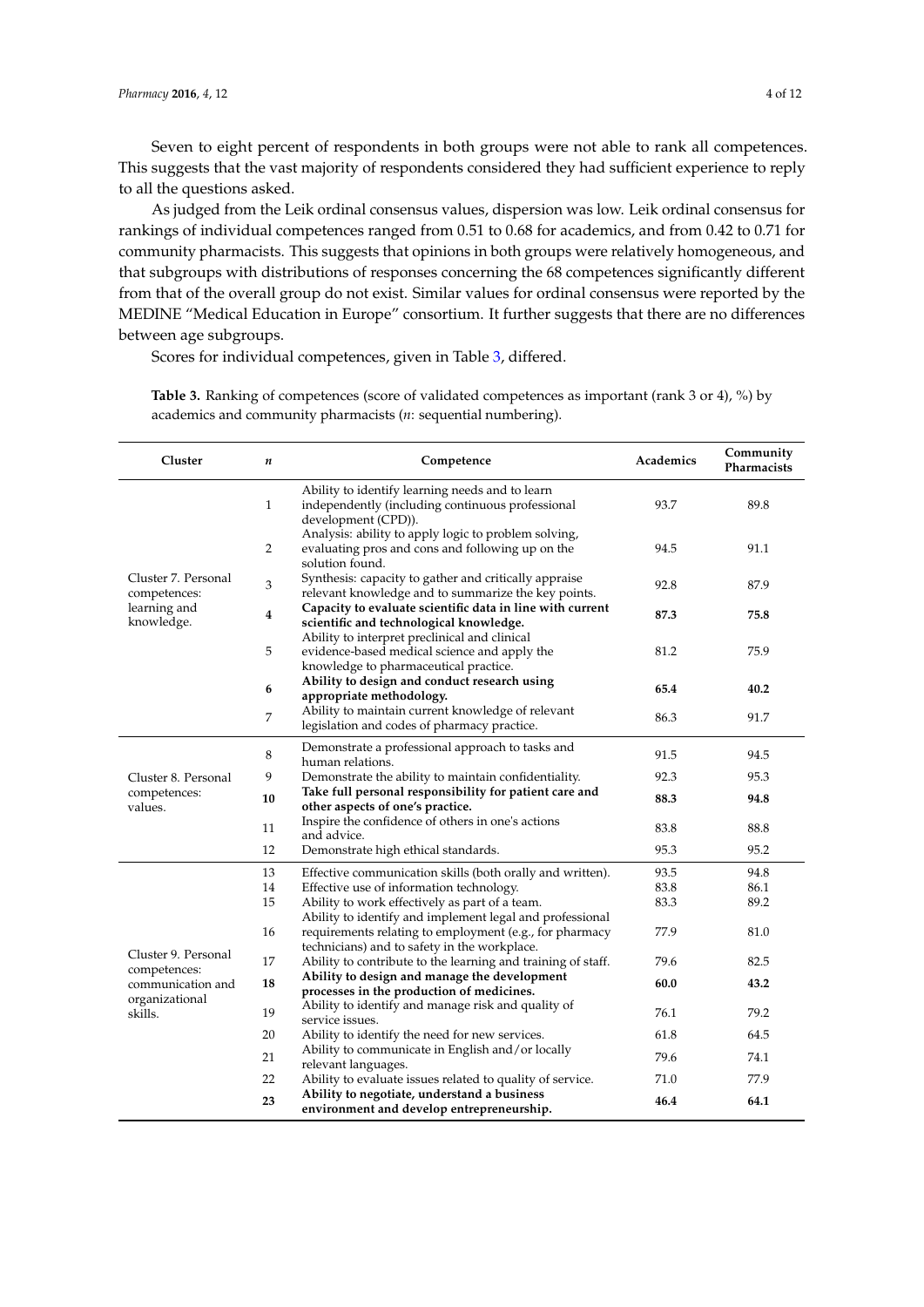| Table 3. Cont. |  |
|----------------|--|
|----------------|--|

| Cluster                                  | n        | Competence                                                                                                       | Academics    | Community<br>Pharmacists |
|------------------------------------------|----------|------------------------------------------------------------------------------------------------------------------|--------------|--------------------------|
|                                          | 24       | Plant and animal biology.                                                                                        | 31.1         | 39.3                     |
|                                          | 25       | Physics.                                                                                                         | 25.6         | 21.7                     |
|                                          | 26       | General and inorganic chemistry.<br>Organic and medicinal/pharmaceutical chemistry.                              | 45.6         | 43.9                     |
|                                          | 27<br>28 | Analytical chemistry.                                                                                            | 80.2<br>60.0 | 66.0<br>41.9             |
| Cluster 10. Personal                     | 29       | General and applied biochemistry (medicinal                                                                      | 74.2         | 68.8                     |
| competences:                             |          | and clinical).                                                                                                   |              |                          |
| knowledge of<br>different areas of       | 30<br>31 | Anatomy and physiology; medical terminology.<br>Microbiology.                                                    | 75.8<br>67.0 | 88.7<br>72.2             |
| the science of                           | 32       | Pharmacology including pharmacokinetics.                                                                         | 95.6         | 94.7                     |
| medicines.                               | 33       | Pharmacotherapy and pharmaco-epidemiology.                                                                       | 92.5         | 94.3                     |
|                                          | 34       | Pharmaceutical technology including analyses of                                                                  | 89.0         | 62.0                     |
|                                          | 35       | medicinal products.<br>Toxicology.                                                                               | 84.4         | 74.0                     |
|                                          | 36       | Pharmacognosy.                                                                                                   | 52.9         | 66.5                     |
|                                          | 37       | Legislation and professional ethics.                                                                             | 88.8         | 89.5                     |
|                                          |          | Current knowledge of design, synthesis, isolation,                                                               |              |                          |
| Cluster 11. Personal                     | 38       | characterization and biological evaluation of<br>active substances.                                              | 57.5         | 41.7                     |
| competences:                             |          | Current knowledge of good manufacturing practice                                                                 |              |                          |
| understanding of                         | 39       | (GMP) and of good laboratory practice (GLP).                                                                     | 75.4         | 59.4                     |
| industrial                               |          | Current knowledge of European directives on                                                                      | 59.2         | 43.7                     |
| pharmacy.                                | 40       | qualified persons (QPs).<br>Current knowledge of drug registration, licensing                                    |              |                          |
|                                          | 41       | and marketing.                                                                                                   | 72.1         | 55.7                     |
|                                          | 42       | Current knowledge of good clinical practice (GCP).                                                               | 68.2         | 64.5                     |
|                                          | 43       | Ability to perform and interpret medical laboratory tests.                                                       | 65.3         | 65.5                     |
|                                          | 44       | Ability to perform appropriate diagnostic or<br>physiological tests to inform clinical decision making e.g.,     | 64.5         | 73.6                     |
| Cluster 12. Patient<br>care competences: |          | measurement of blood pressure.                                                                                   |              |                          |
| patient consultation                     |          | Ability to recognize when referral to another member of                                                          |              |                          |
| and assessment.                          | 45       | the healthcare team is needed because a potential clinical                                                       | 89.1         | 91.7                     |
|                                          |          | problem is identified (pharmaceutical, medical,                                                                  |              |                          |
|                                          |          | psychological or social).                                                                                        |              |                          |
|                                          | 46       | Retrieval and interpretation of relevant information on                                                          | 79.3         | 84.0                     |
| Cluster 13. Patient                      |          | the patient's clinical background.                                                                               |              |                          |
| care competences:                        | 47       | Retrieval and interpretation of an accurate and<br>comprehensive drug history if and when required.              | 89.4         | 91.5                     |
| need for drug                            |          | Identification of non-adherence and implementation of                                                            |              |                          |
| treatment                                | 48       | appropriate patient intervention.                                                                                | 85.8         | 86.8                     |
|                                          | 49       | Ability to advise to physicians and—in some                                                                      | 80.7         | 87.6                     |
|                                          |          | cases-prescribe medication.                                                                                      |              |                          |
|                                          |          | Identification, understanding and prioritization of                                                              |              |                          |
|                                          | 50       | drug-drug interactions at a molecular level (e.g., use of                                                        | 91.8         | 91.6                     |
|                                          |          | codeine with paracetamol).                                                                                       |              |                          |
| Cluster 14. Patient                      |          | Identification, understanding, and prioritization of<br>drug-patient interactions, including those that preclude |              |                          |
| care competences:                        | 51       | or require the use of a specific drug (e.g., trastuzumab for                                                     | 87.7         | 89.7                     |
| drug interactions.                       |          | treatment of breast cancer in women with HER2                                                                    |              |                          |
|                                          |          | overexpression).                                                                                                 |              |                          |
|                                          | 52       | Identification, understanding, and prioritization of                                                             | 94.5         | 96.6                     |
|                                          |          | drug-disease interactions (e.g., NSAIDs in heart failure).                                                       |              |                          |
|                                          |          | Familiarity with the bio-pharmaceutical,                                                                         |              |                          |
|                                          | 53       | pharmacodynamic and pharmacokinetic activity of a                                                                | 90.8         | 81.2                     |
|                                          |          | substance in the body.<br>Supply of appropriate medicines taking into account                                    |              |                          |
| Cluster 15. Patient                      | 54       | dose, correct formulation, concentration, administration                                                         | 96.3         | 94.9                     |
| care competences:                        |          | route and timing.                                                                                                |              |                          |
| provision of drug                        | 55       | Critical evaluation of the prescription to ensure that it is                                                     | 94.1         | 94.0                     |
| product.                                 |          | clinically appropriate and legal.                                                                                |              |                          |
|                                          | 56       | Familiarity with the supply chain of medicines and the<br>ability to ensure timely flow of drug products to      | 78.6         | 84.6                     |
|                                          |          | the patient.                                                                                                     |              |                          |
|                                          | 57       | Ability to manufacture medicinal products that are not                                                           |              |                          |
|                                          |          | commercially available.                                                                                          | 69.0         | 60.5                     |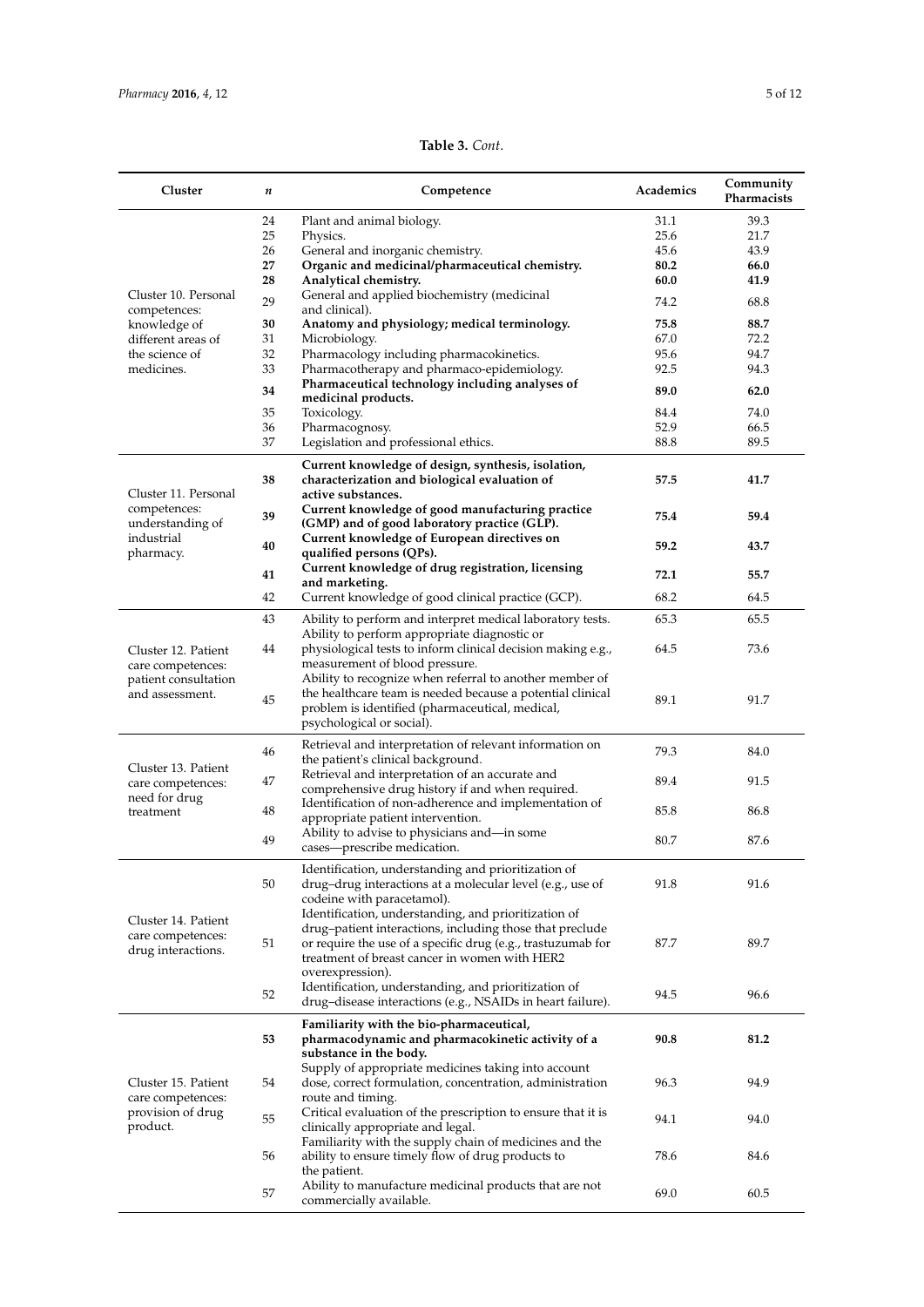<span id="page-6-0"></span>

| Cluster                                                                    | $\boldsymbol{n}$ | Competence                                                                                                                                                                                                                      | <b>Academics</b> | Community<br><b>Pharmacists</b> |
|----------------------------------------------------------------------------|------------------|---------------------------------------------------------------------------------------------------------------------------------------------------------------------------------------------------------------------------------|------------------|---------------------------------|
| Cluster 16. Patient                                                        | 58               | Promotion of public health in collaboration with other<br>actors in the healthcare system.                                                                                                                                      | 75.1             | 82.6                            |
| care competences:                                                          | 59               | Provision of appropriate lifestyle advice on smoking,<br>obesity, etc.                                                                                                                                                          | 71.0             | 80.9                            |
| patient education.                                                         | 60               | Provision of appropriate advice on resistance to<br>antibiotics and similar public health issues.                                                                                                                               | 89.4             | 93.1                            |
| Cluster 17, Patient                                                        | 61               | Ability to use effective consultations to identify the<br>patient's need for information.                                                                                                                                       | 81.1             | 90.9                            |
| care competences:<br>provision of                                          | 62               | Provision of accurate and appropriate information on<br>prescription medicines.                                                                                                                                                 | 89.3             | 94.4                            |
| information and<br>service.                                                | 63               | Provision of informed support for patients in selection<br>and use of non-prescription medicines for minor ailments<br>(e.g., cough remedies).                                                                                  | 89.4             | 94.0                            |
|                                                                            | 64               | Identification and prioritization of problems in the<br>management of medicines in a timely manner and with<br>sufficient efficacy to ensure patient safety.                                                                    | 87.9             | 93.0                            |
| Cluster 18. Patient<br>care competences:<br>monitoring of drug<br>therapy. | 65               | Ability to monitor and report to all concerned in a timely<br>manner, and in accordance with current regulatory<br>guidelines on Good Pharmacovigilance Practices (GVPs),<br>Adverse Drug Events and Reactions (ADEs and ADRs). | 80.9             | 83.4                            |
|                                                                            | 66               | Undertaking of a critical evaluation of prescribed<br>medicines to confirm that current clinical guidelines are<br>appropriately applied.                                                                                       | 81.6             | 80.6                            |
| Cluster 19. Patient<br>care competences:                                   | 67               | Assessment of outcomes on the monitoring of patient<br>care and follow-up interventions.                                                                                                                                        | 73.7             | 79.0                            |
| evaluation of<br>outcomes.                                                 | 68               | Evaluation of cost effectiveness of treatment.                                                                                                                                                                                  | 57.7             | 61.2                            |

### **Table 3.** *Cont*.

Notes: Competences in bold are those showing a statistically significant difference in distribution of rankings between groups (chi-square, *p* < 0.05).

Both groups scored high for patient care competences (clusters 12–19). For competences linked to drug research, development and production (clusters 7 and 11), results differed.

In cluster 7 (learning and knowledge), ranks were high (> 80% for 6 out of 7 competences). Scores were lower for competence 6 (ability to design and conduct research using appropriate methodology) and fell to 40% for community pharmacists. The latter proved to be more attached to competencies connected with patient care, though this domain is less well defined and is missing from the European directive. It is also susceptible to very different interpretations from one country to another. Academics scored higher for competences related to science and research, *i.e.*, competence 4 (capacity to evaluate scientific data in line with current scientific and technological knowledge) and competence 6 (research).

For cluster 7, community pharmacists posted seven comments. This represented 0.4% of the potential total number of comments (= 258 community pharmacists  $\times$  7 propositions in cluster 7). Comments on other propositions were equally low. Comments on cluster 7 concerned the practicality of doing research "*not always practical in a busy community setting*". Other points raised concerned the access to scientific information from reliable sources "*preselection of the new scientific information by an official institute of continuing education is necessary*" and "*get essential information from reliable sources*". Academics posted 12 comments (0.7% of potential total) often along the same lines "*impossible for a clinical practitioner to keep up to date with even a small area of therapeutics*" and "*they are able to find synthesised forms of data (meta-analysis, systematic reviews) from trustworthy sources*". Academics suggested that research concerned advanced studies "*important for more scientifically oriented pharmacists (Ph.D. students)*".

In cluster 8 (values) academics scored competence 10 (responsibility for patient care) lower than did community pharmacists (88 *versus* 95%). This may be an indication of the lesser weight academics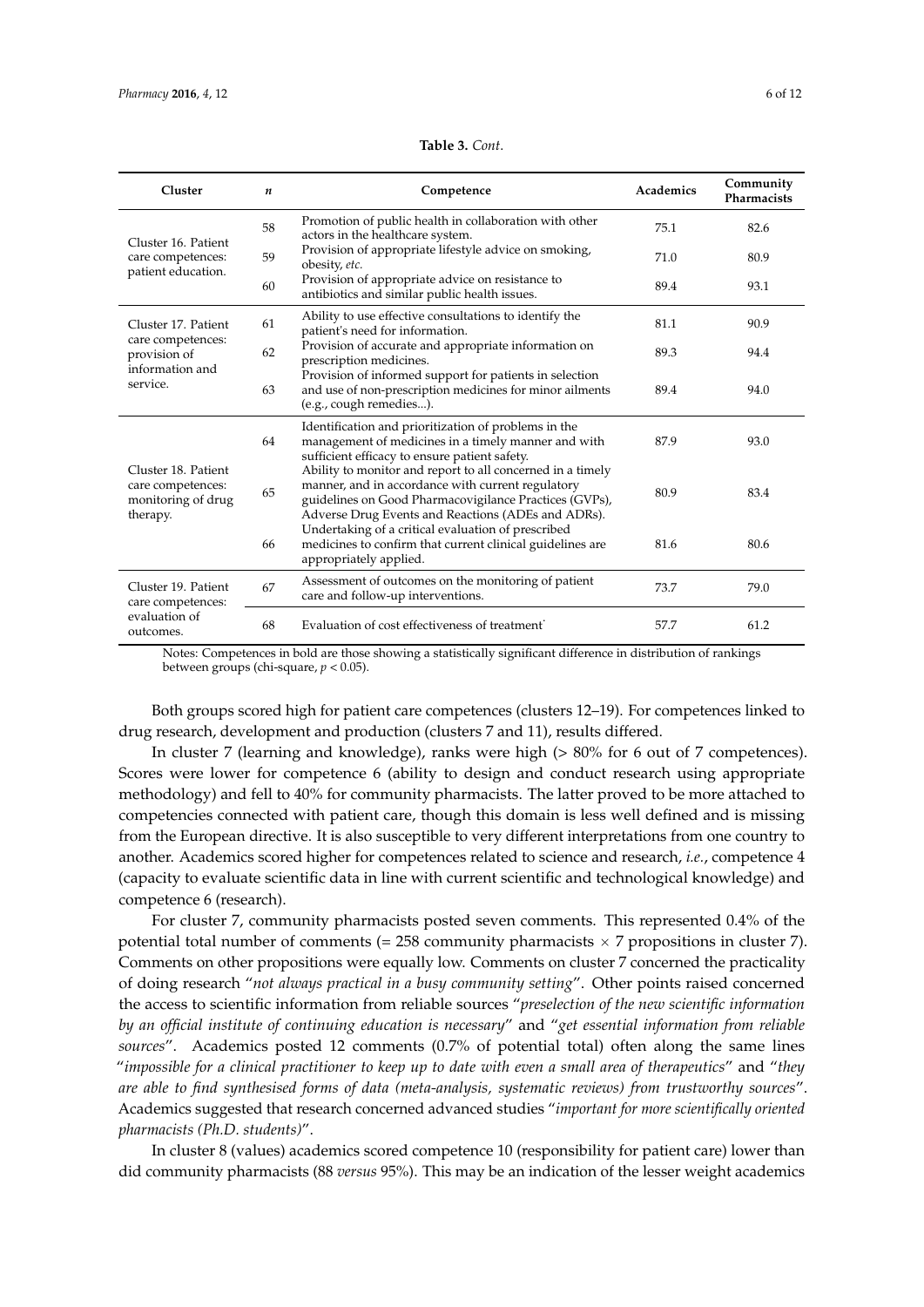give to patient care. Albeit one academic commented "*I consider a professional approach to patients and their care as the absolute priority*". Overall there were eight comments from academics and four from community pharmacists. One community pharmacist commented in relation to taking responsibility "*highly depends on how much information we have on patients*". Other limitations were raised such as that from an academic "*pharmacists can't take responsibility of patient's medication; in Finland this belongs to doctor*s". Another academic suggested that pharmacists should be able "*whistle-blow and call out poor practice of others*".

For two competences in cluster 9 (communication and organization) scores for academics and community pharmacists were substantially different. For competence 18 (production of medicines) academics score relatively high (60%), whereas less than half of community pharmacists (43%) considered this important. Scores for competence 23 (entrepreneurship) were the opposite with academics at 46% and community pharmacists at 64%. Comments centered on competence 18 "*no production of medicines, only dispensing*", and 21 (communication in English) "*knowledge of English not essential, knowledge of local language is essential*".

Cluster 10 ("competences" 24–37) on the science of medicines was included because the EU Directive [\[15\]](#page-12-10) lists these 14 subject areas. These are not competences as such but foundations of competences [\[16\]](#page-12-11). The inclusion of these subjects provoked substantial misunderstanding with low scores for "competences" concerned with biology (24) and physics (25). Chemistry and analytical chemistry (27 and 28), and pharmaceutical technology (34) were ranked much higher by academics than by community pharmacists. Pharmacology (32) and pharmacotherapy (33) received scores >90% from both academics and community pharmacists.

Cluster 10 received the most comments—11 from academics and eight from community pharmacists. Comments from academics centered on:

- **Subjects** 
	- $\circ$  "the heart of the job is human biology and physiopathology"<br> $\circ$  Subiects to be added:
	- Subjects to be added:
		- ' *pharmaceutical care*
		- ' *clinical pharmacy*
		- ' *basic clinical knowledge*
		- ' *physiopathology*
		- ' *social sciences*
		- ' *statistics*
- Level and job profile
	- $\circ$  "they should also have a background in sciences in general"<br> $\circ$  "differences may be in the level of knowledge for particu
	- # "*differences may be in the level of knowledge for particular field on the way of professional specialization, not for the pharmacist at the beginning of the career*"
	- $\circ$  "depends if we have to do with a pharmacist in hospital, industry, academy, government or local *pharmacies*"

## Comments from community pharmacists centered on:

- ' *Subjects to be added:*
	- ' *Pharmaceutical care*
	- ' *business administration*
- Level and job profile
	- # "*being a pharmacist you need the basic knowledge of all the above area. Having a speciality will be important depending the sector you are going to practice*"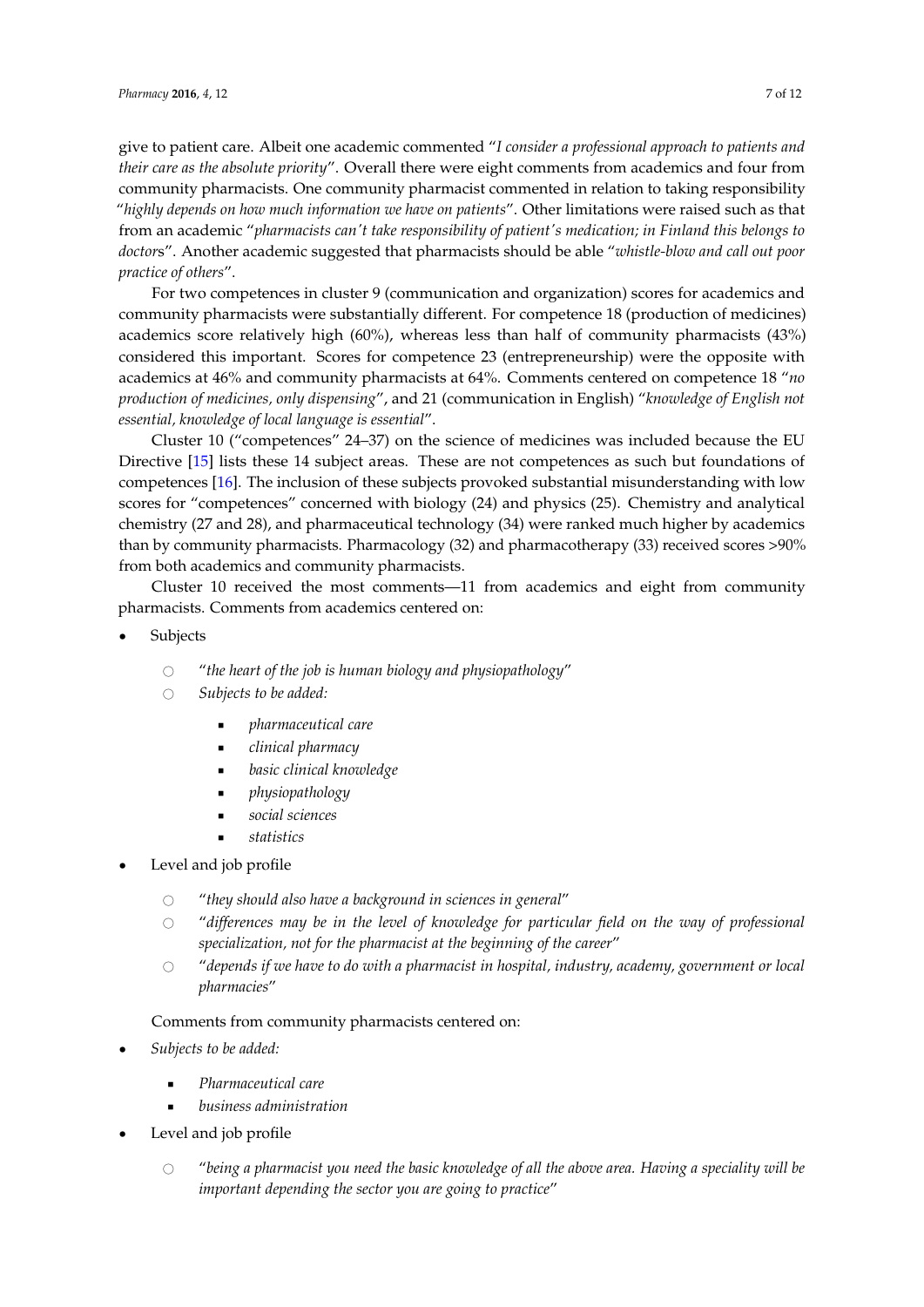## $\circ$  "all answers refer to daily work in community pharmacy"

Scores for competences in cluster 11 (industrial pharmacy) were high for academics (< 75%), but lower for community pharmacists ( $<$  65%). There were marked differences e.g., for competence 41 (drug registration): academics 72%, community pharmacists 56%. Comments centered on job profile, with, for example, from academics: "*not really the daily preoccupation of most pharmacists*", "*some points are essential for pharmacist in pharmaceutical industry, research and development, but it is of little importance for other pharmacists*", and from community pharmacists "*it's not my job*". Comments from academics raised the point that all pharmacists should have knowledge of pharmaceutical production as a basis for community practice, e.g., "*must be able to understand the security reasons behind withdrawals to explain them*". There was some confusion regarding competence 42 (good clinical practice), some applying this to the drug research and development process, and others to community pharmacy practice.

Scores were generally high for clusters 12–19 with only one difference between academics and community pharmacists. This was for competence 53 (familiarity with the bio-pharmaceutical, pharmacodynamic and pharmacokinetic activity of a substance in the body) with academics scoring higher than community pharmacists.

Comments concerned aspects such as diagnosis (competence 44) "one of the challenges that we have come across with extending roles for pharmacists relates to body contact tests and invasive tests. Should these be covered?" Other comments concerned prescription "I would regard it as essential to be able to advise physicians, but currently it is not within the scope of practice for pharmacists to prescribe."

There were also comments on the level at which specific competence should be taught—"*competences in basic drug contraindications (drug-disease interactions) and knowledge of molecular mechanism of drug-drug interactions must be excellent already when the student finishes the university. Clinical relevance of drug-related problems plus conditions contributing to clinically significant drug-drug interactions, side effects, etc. should be trained on postgraduate level*."

Scores for competence 57 (manufacture of products not commercially available) were low. Comments centered on the fact that this activity has almost disappeared in most EU countries given the introduction of stringent regulations on GMP: "*manufacturing medicinal production is well under way of near prohibition, with stringent regulations to insure GMP. Both a good point and a bad point, as this means higher quality and controllability, but near industrial manufacturing units in a few selected drugstores, and a specific class of pharmacists*."

This low score and that for cluster 11 reveals a low awareness amongst community pharmacists that pharmacists are "medicines specialists" involved in the whole drug life cycle from R&D, through production, quality assurance, registration, patient care, pharmaco-economics and post marketing studies. This is not good for the pharmacy profession*.* Taken to extremes it may be concluded—based on the opinion of community pharmacists—that there is no need to employ pharmacists in the medicines industry.

Scores for cluster 16 (patient education) were high. Academics commented that "*pharmacists have a key role in offering public health/healthy living advice*" with the proviso that "*general information on diet or exercise is important but the specific recommendations for the patient should be made by the experts in those areas (f. ex. dietician or physiotherapist)*."

Scores for cluster 17 (provision of information and service) were high. Comments centered on "*pharmacist should also provide information about medical devices and other items available in the pharmacy*", and "*need to ensure all information and products are evidence-based and appropriate for that patient*."

Scores for cluster 18 (monitoring of drug therapy) were high. Academics commented that "*safety and effectiveness are paramount—ensuring we learn from medication errors, post-marketing surveillance and demonstrate clinical effectiveness*."

Scores for cluster 19 (evaluation of outcomes) were low. Academics commented that these competences were in the domain of clinical or hospital pharmacy.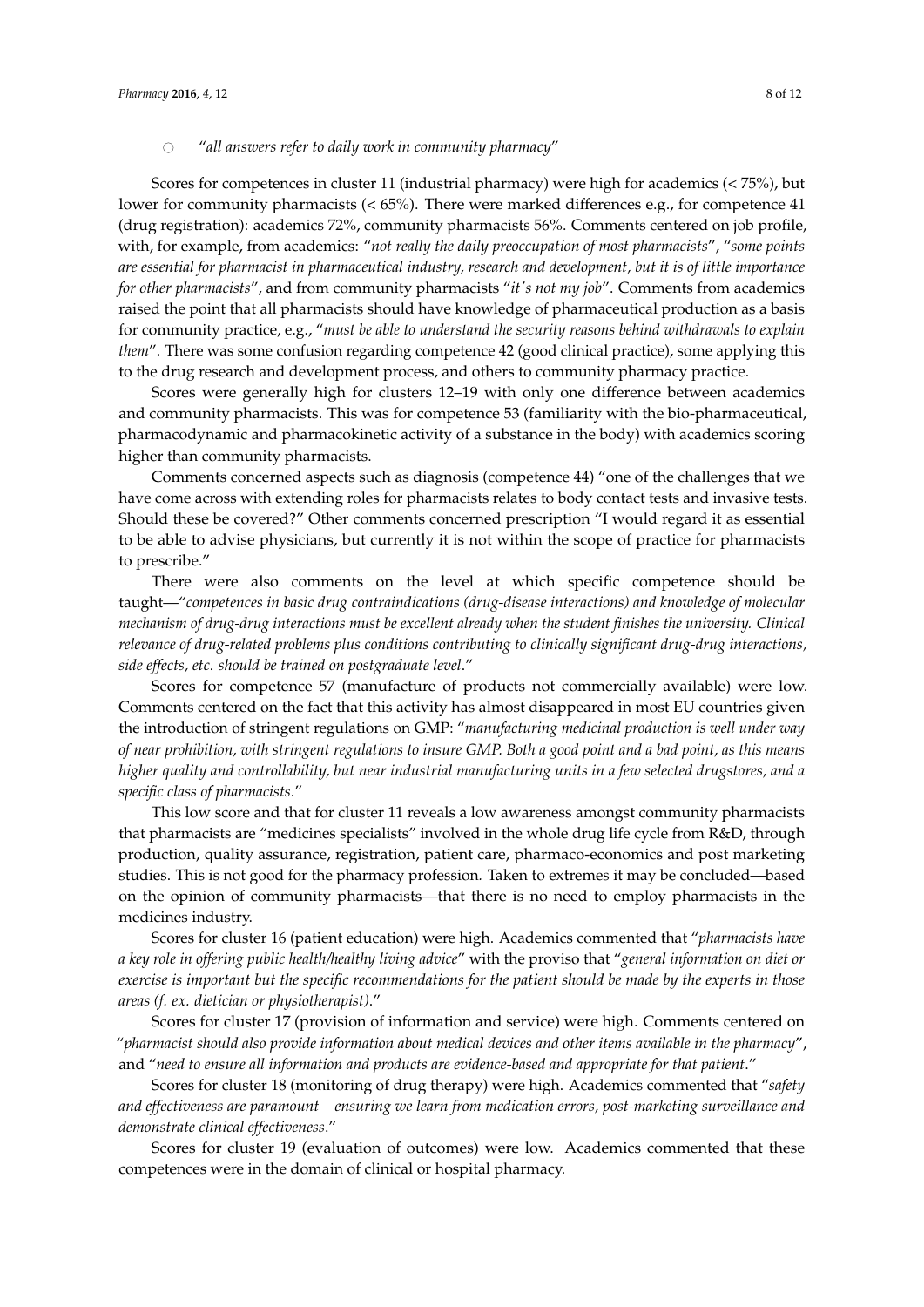There were several general comments on methodology, for example, on the use of idiomatic There were several general comments on methodology, for example, on the use of idiomatic English and phraseology. The construction of proposals with two or more points raised in one English and phraseology. The construction of proposals with two or more points raised in one question (e.g., for competence 23) also clouded the issue. These and other comments on practicalities question (e.g., for competence 23) also clouded the issue. These and other comments on practicalities have been taken into consideration in the production of the revised version of the questionnaire. have been taken into consideration in the production of the revised version of the questionnaire. Finally, comments throughout pointed to the esoteric nature of certain competences and the need for Finally, comments throughout pointed to the esoteric nature of certain competences and the need for recognition of specialization. recognition of specialization.

<span id="page-9-0"></span>Concerning the age group sub-analysis, the scores for the age subgroups of academics are given Concerning the age group sub-analysis, the scores for the age subgroups of academics are given in Figure [1.](#page-9-0) in Figure 1.



**Figure 1.** Scores (%) for rankings of competences by academics over 40 ( $n = 144$ , solid line) and under 40 (*n* = 97, dotted line). 40 (*n* = 97, dotted line).

Chi-square revealed one difference only—that for competence 19 (quality of service) where Chi-square revealed one difference only—that for competence 19 (quality of service) where academics over 40 scored higher than those under 40. For competences 6, 18, 28, 38, and 40 where academics over 40 scored higher than those under 40. For competences 6, 18, 28, 38, and 40 where there were major differences between academics and community pharmacists (see above), there were there were major differences between academics and community pharmacists (see above), there mere were major americies between academics and community prairmates (see above), alore were no significant differences between the two age subgroups of academics. Overall these data the the opinion in the opinion is no evolution in the opinion of academics. Overall these can suggest that there is no evolution in the opinions, concerning the topics mentioned, of academics with age. Furthermore the fact of having been exposed during their own education to concepts such as "pharmaceutical care" and "competence for practice" (*i.e.*, < 40 years of age) does not appear to influence their rankings for patient care competences. Carrying on from this, it can be suggested that the differences between academics and community pharmacists noted previously is not a question they consider is still valid. The still valid  $\alpha$  is cross-sectional and measures what academics  $\alpha$ of age.

The above results can be understood very negatively, *i.e.*, what academics learned 25 years ago they consider is still valid. The study is cross-sectional and measures what academics  $> 40$  think today, not what they thought 25 years ago. There is probably no difference with age due to evolution of opinions according to the state of the art in the field: evidence-based pharmacy influences opinions of academics regardless of age.  $\overline{a}$  (drug registration) where  $\overline{a}$  (defined as  $\overline{a}$  and  $\overline{a}$ ) where  $\overline{a}$  and  $\overline{a}$  and  $\overline{a}$  and  $\overline{a}$  and  $\overline{a}$  and  $\overline{a}$  and  $\overline{a}$  and  $\overline{a}$  and  $\overline$ 

The scores for the age subgroups of community pharmacists are given in Figure [2.](#page-10-0)

Chi-square revealed one difference only—that for competence 41 (drug registration) where community pharmacists under 40 scored higher than those over 40; otherwise there were no statistically significant differences. It is to be noted that for the 7–17 competences concerning values and communication, as well as in the group 60–65 concerning again the relation with patients, young pharmacists were somewhat less enthusiastic than their elder colleagues, in spite of the clear movement of community pharmacy practice in this direction. For competences 6, 18, 28, 38, and 40 where there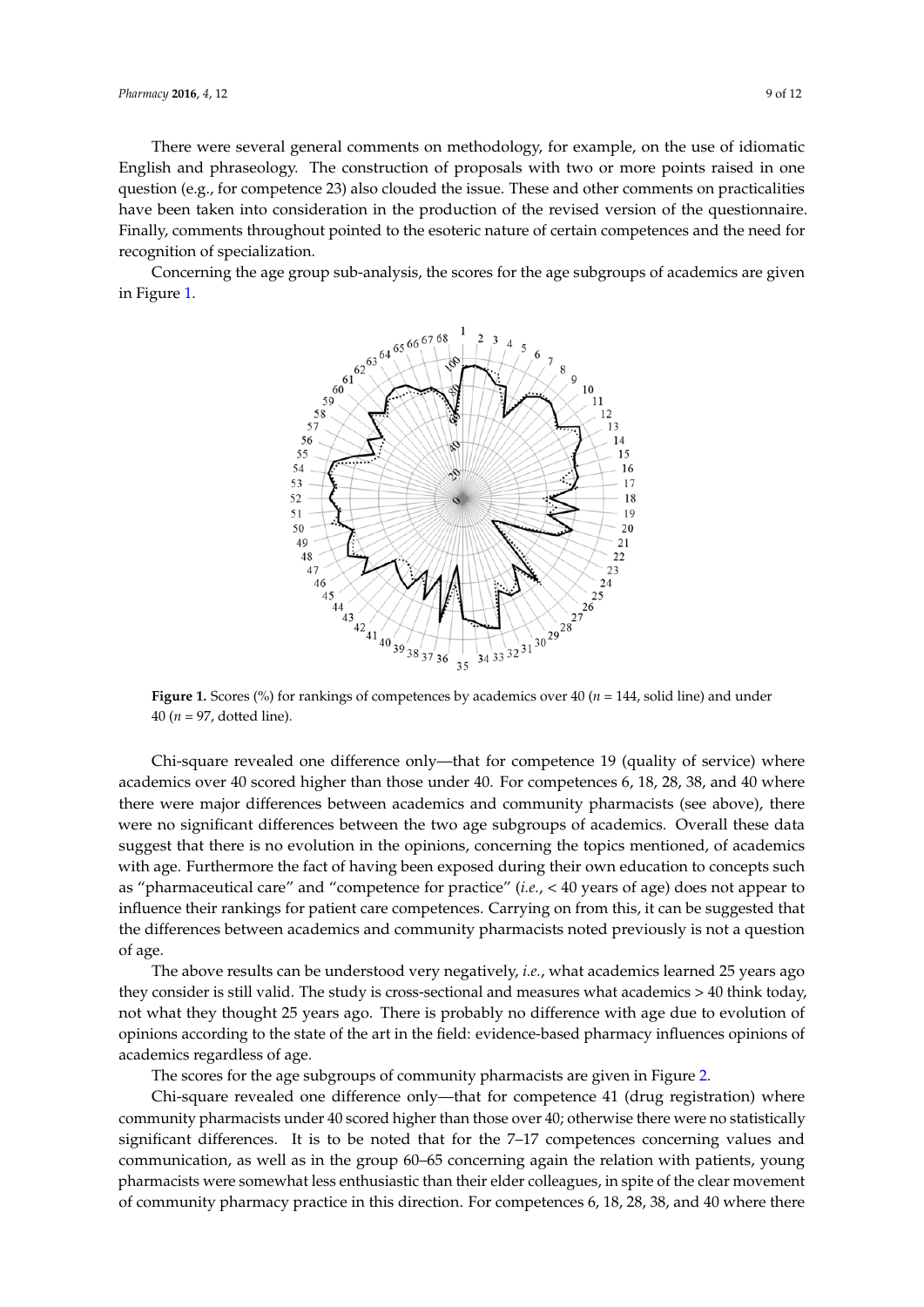<span id="page-10-0"></span>were major differences between community pharmacists and academics (see above), there were no significant differences between the two age subgroups of community pharmacists. Overall these data significant differences between the two age subgroups of community pharmacists. Overall these data suggest that there is no evolution in the opinions of community pharmacists with age. suggest that there is no evolution in the opinions of community pharmacists with age.



**Figure 2.** Scores (%) for rankings of competences by community pharmacists over 40 (*n* = 110, **Figure 2.** Scores (%) for rankings of competences by community pharmacists over 40 (*n* = 110, solid line) and under  $40 (n = 148, \text{dotted line}).$ 

# **4. Conclusions 4. Conclusions**

While surveys of pharmacist perceptions of competence standards have been carried out elsewhere, for example in Thailand [\[17\]](#page-12-12), to our knowledge, this is the first such survey on a large scale in Europe, although a similar study on competences for medical doctors has been published by MEDINE. Many techniques can be used to identify competencies for practice. Grussing [\[18\]](#page-12-13) has suggested using multiple methods such as generation by a panel, validation by practitioner surveys or by job analysis. We used the first two of these: generation of a proposal for competences by a panel of experts followed by validation on a large, European-wide scale. We suggest that this double approach strengthens the recommendations of the PHAR-QA consortium. strengthens the recommendations of the PHAR-QA consortium.

The general message of this PHAR-QA study is that both academics and community pharmacist The general message of this PHAR-QA study is that both academics and community pharmacist recognize the importance of the notion of patient care, as reflected by the high scores for patient care recognize the importance of the notion of patient care, as reflected by the high scores for patient care competences. The rankings and the comments underline the nature of the pharmacist as a specialist competences. The rankings and the comments underline the nature of the pharmacist as a specialist of medicines, capable making critical evaluations on therapy, and advising the patient as to the best use of medicines.

Community pharmacists gave low scores to drug research, development and production, in Community pharmacists gave low scores to drug research, development and production, in spite of the fact that, historically, these domains are the building blocks of pharmacy. As far as research is concerned, this low score is not reflected in the opinions of other healthcare professionals. Thus in the MEDINE2 study on competences for medical practice, medical doctors thought that "learning outcomes related both to 'using research' and 'doing research' should be core components of medical curricula".

In other studies the message is more equivocal. In the Elvey *et al.* [\[19\]](#page-12-14) study (Who do you Think You Are? Pharmacists' Perceptions of Their Professional Identity), the authors asked professional pharmacists to give their opinions on nine possible professional identities. They concluded that "While the scientist was the strongest professional identity to emerge it nevertheless seemed to overlap and compete with other professional identities . . . "

This leads on to the question asked by Waterfield [\[20\]](#page-12-15): "Is pharmacy a knowledge-based profession?" Waterfield concludes that "*The closer integration of science and practice is another area that needs to be* Waterfield concludes that "*The closer integration of science and practice is another area that needs to be*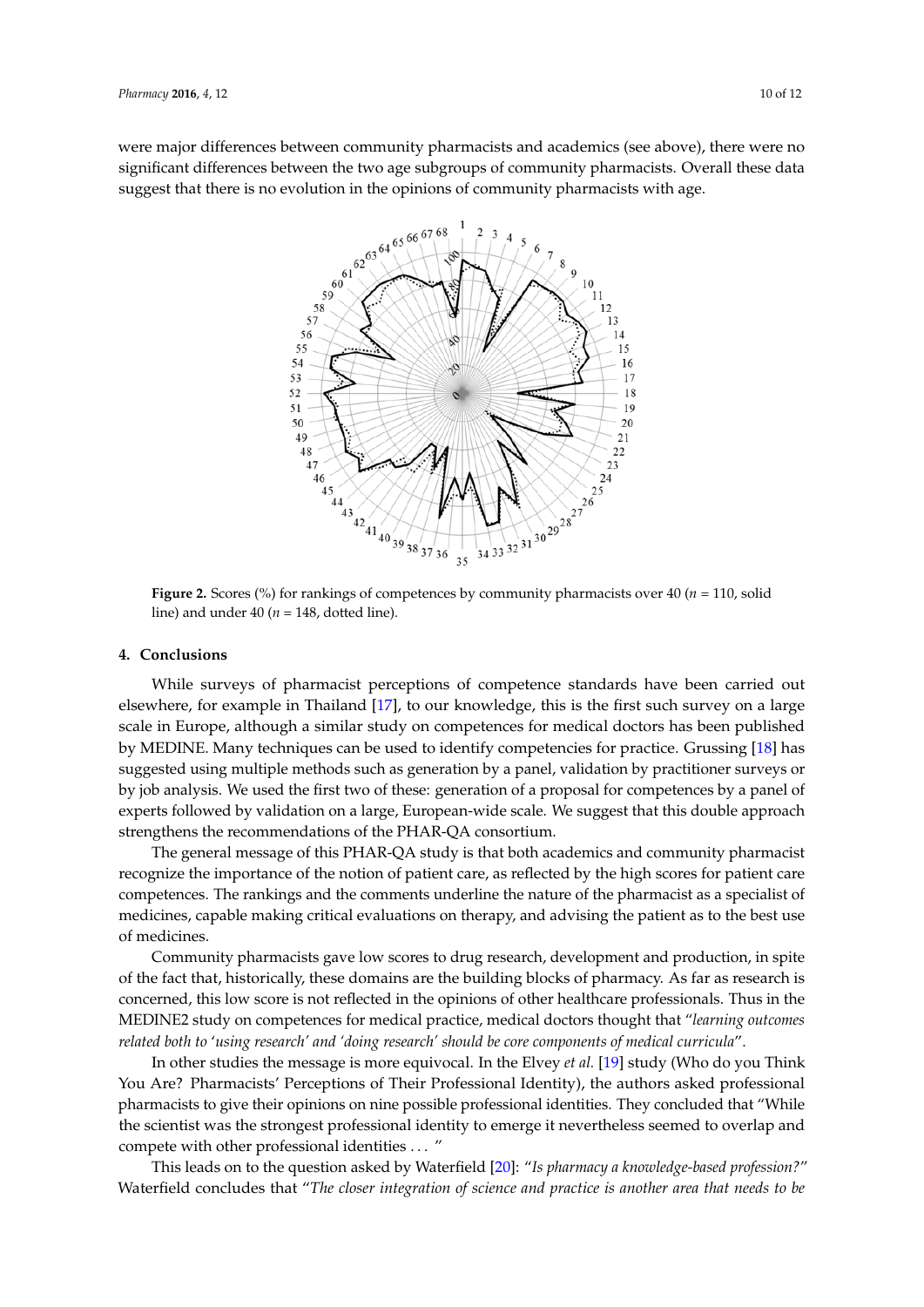*considered by educators as they consider the place of practice-based knowledge*." They stress the importance of the place of science in pharmacy curricula and practice. The future challenge will be to instill a sense of science-based practice into the mind of the practizing pharmacist, and this via both pre- and postgraduate (continuous professional development) education.

The PHAR-QA study raises the point of specialization in pharmacy education. The nature and depth of the subjects to be dealt with varies as a function of the orientation for a given professional practice. Several comments suggested that competences dealing with research, industrial pharmacy, and pharmaceutical technology belong to specialized, postgraduate education for industrial pharmacy. Competences related to assessment of outcomes and monitoring of patient care; these were considered to be in the domain of a hospital pharmacy specialization.

## **5. Perspectives**

In the light of the rankings and comments, a revised version of the survey on the competence framework was produced [\[21\]](#page-12-16). This second round will be followed by the publication of a PHAR-QA competence framework for pharmacy practice. Using the PHAR-QA competence framework it will be possible to compare attitudes with the emphases of the same categories in current pharmacy school curricula. Thus suggestions could be made for change in such curricula to address what seems to be a shifting preference of emphasis.

The PHAR-QA competence framework could be incorporated into pharmacy education at various levels of Miller's triangle [\[22\]](#page-12-17). This triangle describes a conceptual, pyramidal model of the various facets of competence with four levels, from level 1 "knows" to level 4 "does". Given the low scores of most of the subject areas (cluster 10), it would appear that academics and community pharmacists do not grasp the importance of level 1 subjects as building blocks of the level 2 competences. The PHAR-QA framework could be used to develop integrated, coordinated courses that combine several subjects under a broad competence heading. Another use of the PHAR-QA competence framework could be the accreditation at level 2 "knows how". This would allow a realistic evaluation of a student's ability to synthesize different subjects into comprehensive competences. The PHAR-QA framework could also be used at the third level in the performance testing of students. Patient substitutes could present students with elements such as symptoms, prescriptions, *etc.* calling upon PHAR-QA competences to solve problems related to drug interaction and other aspects.

**Acknowledgments:** With the support of the Lifelong Learning program of the European Union: 527194-LLP-1-2012-1-BE-ERASMUS-EMCR. This project has been funded with support from the European Commission. This publication reflects the views only of the author; the Commission cannot be held responsible for any use that may be made of the information contained therein.

**Author Contributions:** Jeffrey Atkinson designed, constructed, ran and analyzed the survey and wrote the paper. Kristien De Paepe ran the PHAR-QA consortium. Constantin Mircioiu played a major role in the statistical analyses of the data. Antonio Sánchez Pozo and Dimitrios Rekkas developed the questionnaire. Antonio Sánchez Pozo, Dimitrios Rekkas, Jouni Hirvonen, Borut Bozic, Annie Marcincal and Agnieska Skowron helped with distribution of the survey. Antonio Sánchez Pozo, Daisy Volmer, Keith Wilson and Kristien De Paepe provided useful criticism and suggestions during revision of the manuscript. Chris van Schravendijk assured the contacts with MEDINE. Jamie Wilkinson helped distribute the survey.

**Conflicts of Interest:** The authors declare no conflict of interest.

#### **References**

- <span id="page-11-1"></span><span id="page-11-0"></span>1. Web of Science Database. Available online: http://apps.webofknowledge.com (accessed on 6 January 2016).
- 2. CoDEG (Competency Development and Evaluation Group). General Level Practice. Available online: http://www.codeg.org/frameworks/general-level-practice/ (accessed on 6 January 2016).
- 3. Accreditation Council for Pharmacy Education. ACPE Open Forum: Accreditation Standards 2016. Available online: http://www.aacp.org/governance/SIGS/assessment/Assessment%20Docs/AACP%202014 %20Interim%20Meeting%20%20presentation%20-%20ACPE%20Standards%202016.pdf (accessed on 6 January 2016).